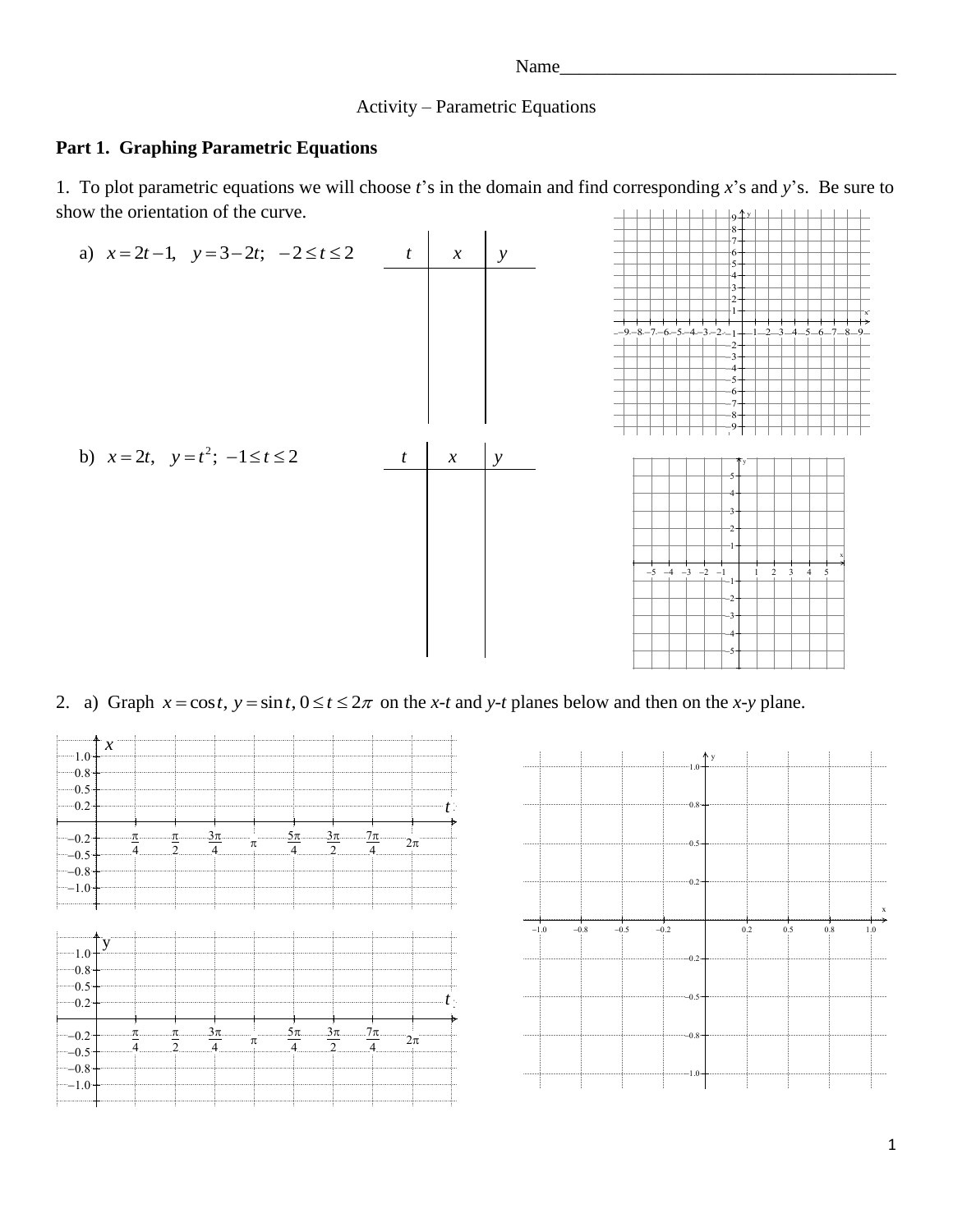b) Let's see what happens to the graph if we use  $-t$  instead of *t*. Graph  $x = cos(-t)$ ,  $y = sin(-t)$  on the *x*-*t* and *y*-*t* planes below and then on the *x*-*y* plane. *x*





How does the  $-t$  affect the graph?

3. Graph the equations

a) 
$$
x = 2\cos t, y = 3\sin t, \frac{\pi}{2} \le t \le 2\pi
$$

b) 
$$
x = \sec t, y = \tan t, -\frac{\pi}{2} < t < \frac{\pi}{2}
$$

| aph the equations                                              |      |      |      |      |         | -5-                        |   |   |  |
|----------------------------------------------------------------|------|------|------|------|---------|----------------------------|---|---|--|
| $x = 2\cos t$ , $y = 3\sin t$ , $\frac{\pi}{2} \le t \le 2\pi$ |      |      |      |      |         | -3-                        |   |   |  |
|                                                                | $-5$ | $-4$ | $-3$ | $-2$ | $^{-1}$ | -2-<br>-3-<br>-4-<br>$-5-$ | 2 | 3 |  |
| = sect, $y = \tan t$ , $-\frac{\pi}{2} < t < \frac{\pi}{2}$    |      |      |      |      |         |                            |   |   |  |

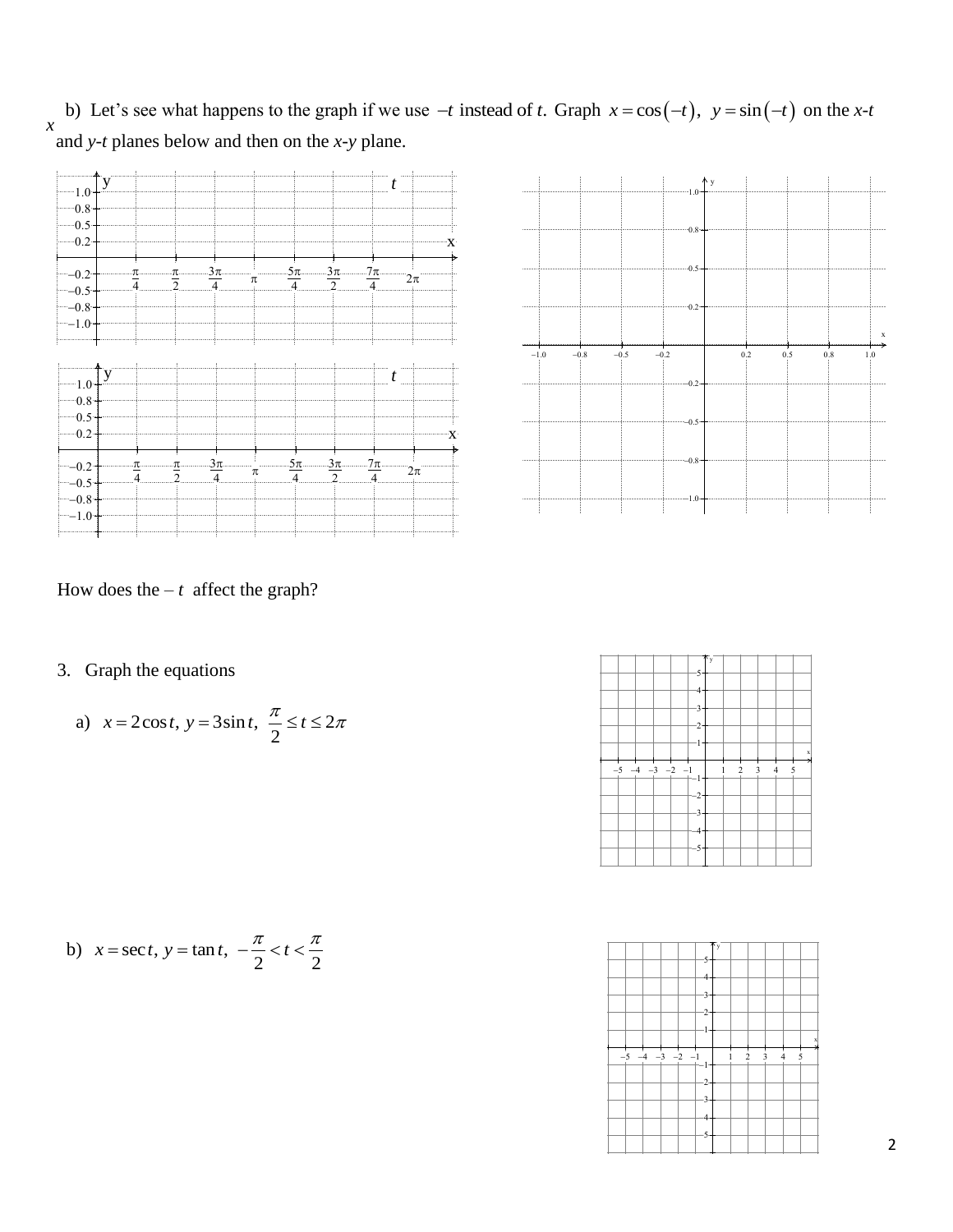- 4. .Use the values for  $x(t)$  and  $y(t)$  for the curves below to sketch the graph on the *x*-*y* plane.
	- a)









b)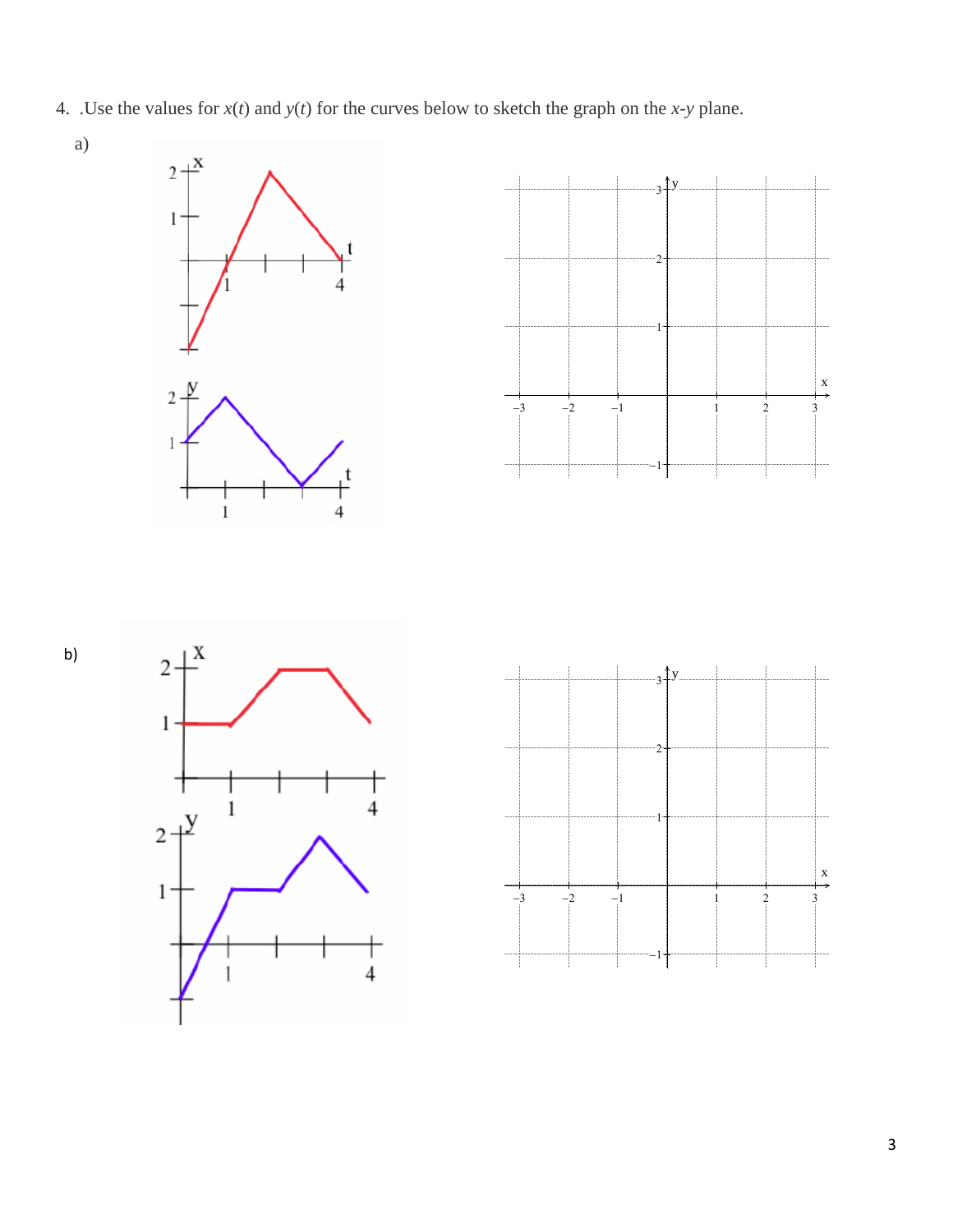#### **Part 2. Eliminating the Parameter**

1. Eliminate the parameter in Part 1 1a and 1b by solving for *t* in one of the equations and substituting that in the other equation.

a) 
$$
x=2t-1
$$
,  $y=3-2t$   $-2 \le t \le 2$ 

b) 
$$
x = 2t
$$
,  $y = t^2 -1 \le t \le 2$ 

How do the graphs of these equations you obtain compare to what you graphed in Part 1?

2. To eliminate the parameter for the equations in Part 1, 2a and 3a and 3b, you use an appropriate Pythagorean Identity and then substitute for the trig functions. Eliminate the parameter for these equations.

a)  $x = \cos t$ ,  $y = \sin t$ ,  $0 \le t \le 2\pi$  Which Pythagorean Identity connects sine and cosine?

b) 
$$
x = 2\cos t, y = 3\sin t, \frac{\pi}{2} \le t \le 2\pi
$$

c) 
$$
x = \sec t, y = \tan t, -\frac{\pi}{2} < t < \frac{\pi}{2}
$$

How do the graphs of these equations you obtain compare to what you graphed in Parts 2 and 3?